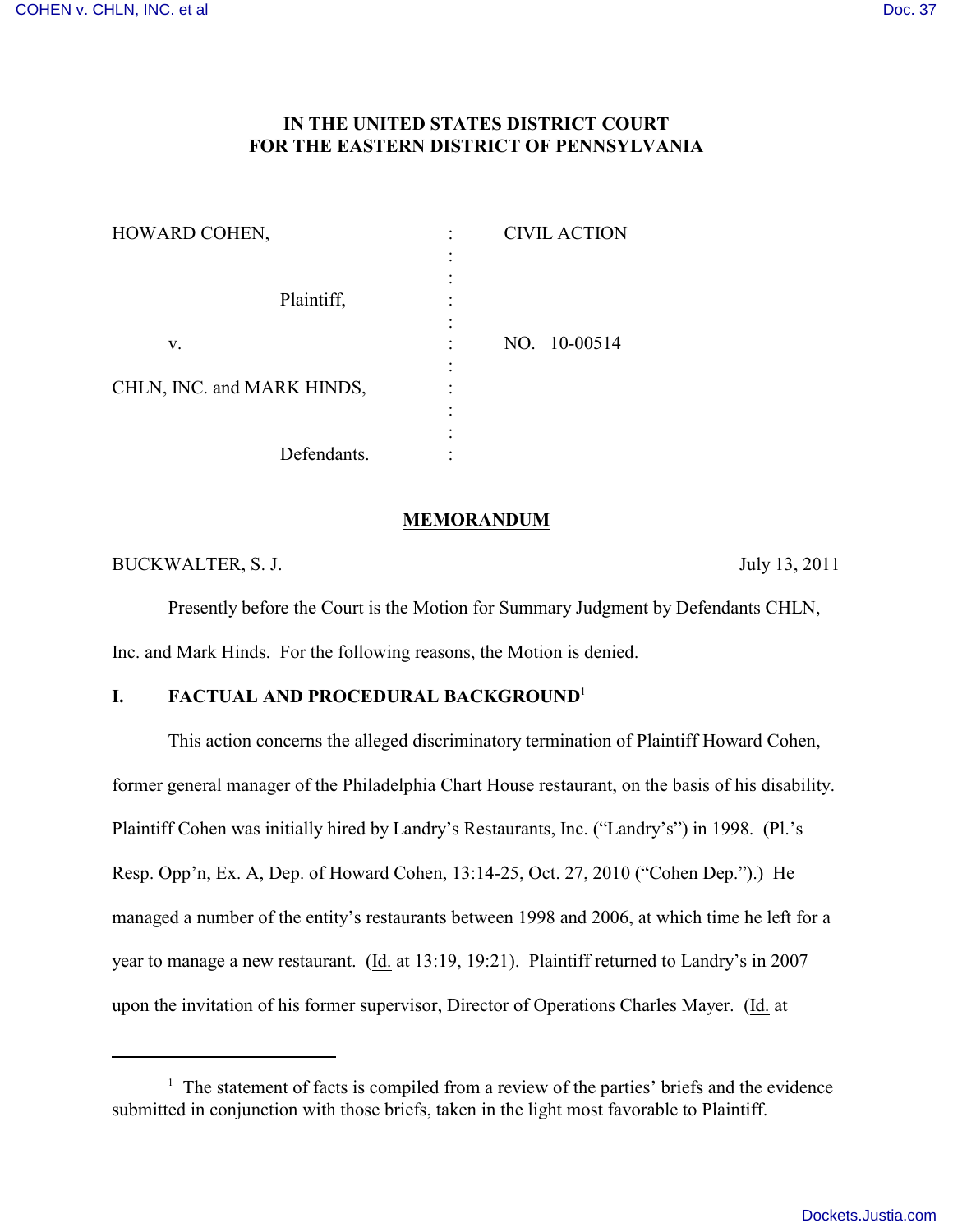20:16-18.)

Following his return to Landry's on July 30, 2007, Plaintiff was asked to spend six months training a new management team at Charlie's Crab House in Grand Rapids, Michigan. (Id. at 22:3-23, 24:5-8.) On December 28, 2007, Plaintiff was issued a Disciplinary Action Report and suspended for one week without pay. (Decl. of Mark Hinds ¶ 7, Mar. 14, 2011 ("Hinds Decl.").) The Report cited "Unprofessional Behavior" as the reason for the suspension, and stated that Plaintiff had "made some unprofessional comments to some employees and did not act in the best interest of his staff as a leader." (Id., Ex. A.) Plaintiff denies these allegations, but acknowledges the suspension. (Cohen Dep. 34:18-20.) He was then transferred to the Philadelphia Chart House, another Landry's-owned restaurant, one month before his assignment in Grand Rapids was scheduled to end. (Id. at 32:19-22.)

On July 13, 2008, Defendant Mark Hinds, Regional Vice-President of Landry's Management, L.P., and Plaintiff's immediate supervisor, presented Plaintiff with an annual performance evaluation. (Hinds Decl.  $\P$ 9.)<sup>2</sup> The evaluation noted problems with the restaurant's food sanitation, poor Secret Shopper scores, and numerous guest complaints. (Id., Ex. B.) It also stated that Plaintiff needed to improve his organizational skills to prevent recurring issues, and to work on communicating with others with tact and professionalism. (Id.)

Beginning in November of 2008, the Chart House underwent a \$750,000 renovation to improve the structure and appearance of the restaurant. (Id. ¶ 11.) Despite these improvements,

<sup>&</sup>lt;sup>2</sup> Landry's Management, L.P. ("Landry's Management") is a subsidiary of Landry's, and oversees different entities under the Landry's umbrella. (Pl.'s Resp. Opp'n, Ex. B, Dep. of Mark Hinds, 10:12-21, Nov. 4, 2010 ("Hinds Dep."). Defendant CHLN, Inc., also a subsidiary of Landry's, was Plaintiff's employer at the time of his termination. (Id. at 10:12-11:12.)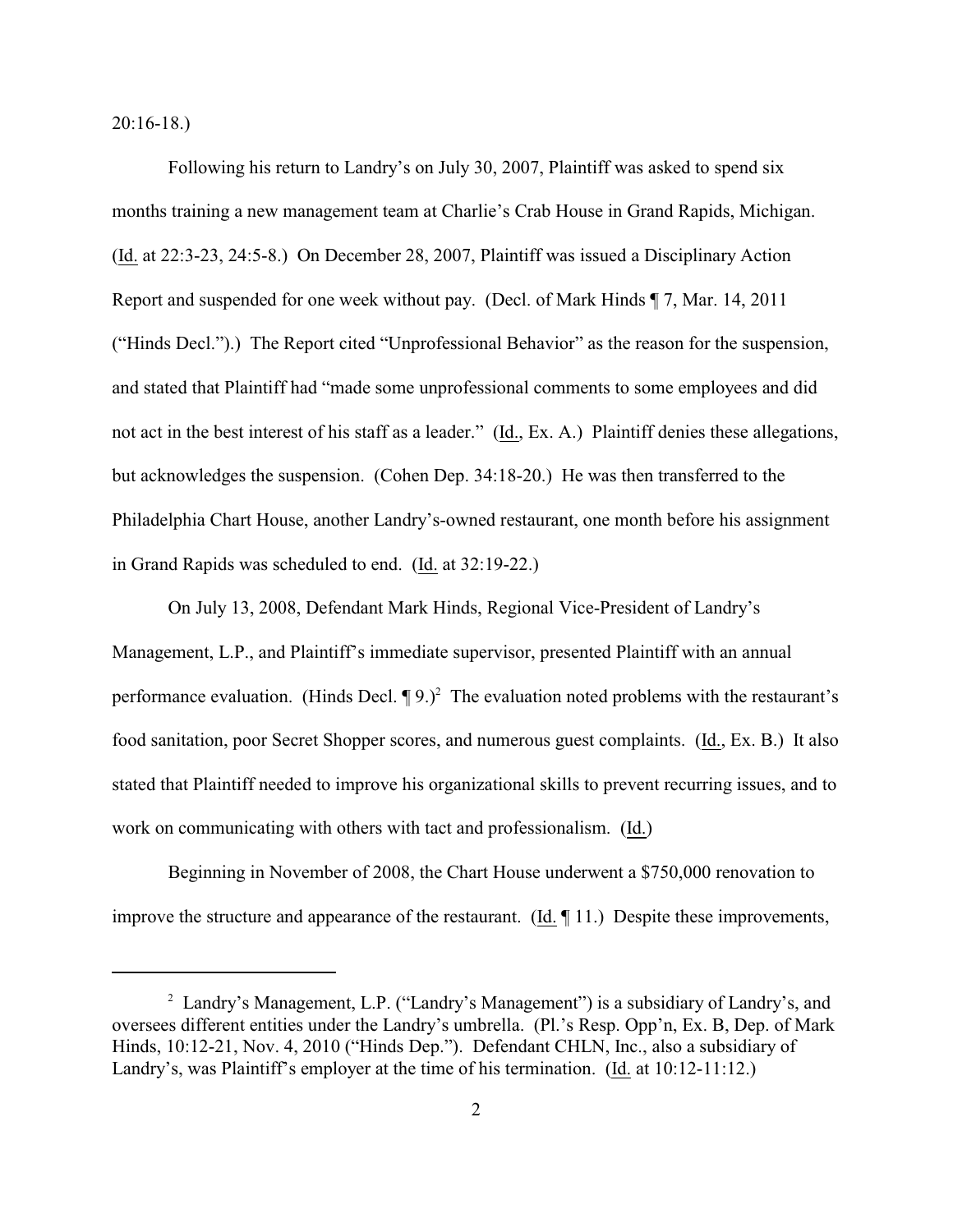routine inspections by management personnel in the months following the renovation revealed significant sanitation and maintenance issues. (Id.) Plaintiff acknowledges Chart House's ongoing sanitation issues, but avers that these problems began long before he joined the staff. (Cohen Dep. 36:14-20.)

In January of 2009, executives from Defendant CHLN visited the Chart House, including Howard Cole, Senior Vice-President and Chief Operating Officer of Landry's Restaurant Group. (Decl. of Howard Cole ¶ 4, Mar. 11, 2011 ("Cole Decl.").) These executives were "extremely upset at the condition of the restaurant, finding it to be dirty, dusty, and unkempt." (Hinds Decl. ¶ 12.) Cole advised Hinds that if the restaurant did not improve, someone would be fired. (Cole Decl.  $\P$  4; Hinds Decl.  $\P$  12, Ex. D.) Hinds asserts that he told Plaintiff of this conversation. (Hinds Decl. ¶ 12.)

Hinds visited the Chart House on April 29, 2009, during which he "observed numerous cleanliness issues, including dusty surfaces throughout the restaurant, dirty carpets, kitchen floors and air vents, mold on walls, improperly stored food, debris under equipment, and a failure to ensure that employees were properly trained." (Id. ¶ 13, Ex. E.) That same day, the company posted a job opening for a new general manager for the Chart House. (Id. ¶ 14.)

In May 2009, the company's Human Resources Department received an anonymous call on the Employee Hotline stating that Plaintiff "did not help the staff, was unwilling to get involved in any issues pertaining to the restaurant, and talked down to the employees." (Hinds Decl. ¶ 17.) The caller also complained that the restaurant's environment was unprofessional and that Plaintiff had made inappropriate comments. (Id.) As a result of this call, Hinds held an employee meeting on May 27, 2009 to determine how the staff felt about their work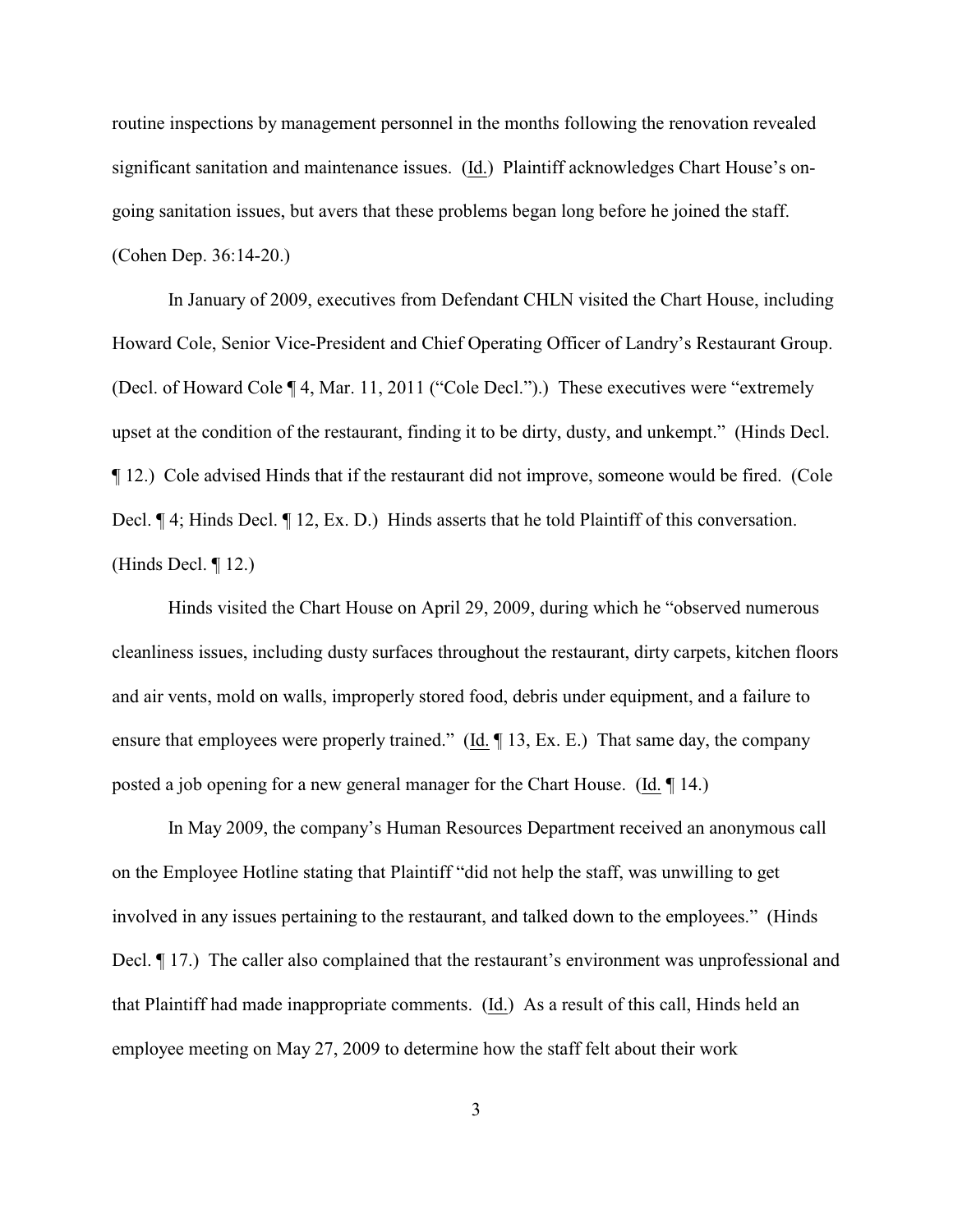environment. (Id. ¶ 18.) During the meeting, the staff informed Hinds of "several ongoing equipment and facilities issues, as well as concerns regarding a lack of professionalism among the staff, and their perception that management was not addressing inappropriate behaviors." (Id.) "Specifically, employees advised [Hinds] that one of the managers had required employees to pay for a shortage, which is against company policy." (Id. ¶ 19.) Hinds determined that Plaintiff "knew of the incident but failed to take corrective or disciplinary action." (Id.) After investigating these concerns, Hinds issued another Disciplinary Action Report to Plaintiff for failure to uphold and adhere to company policy, and additional Reports to Plaintiff and the rest of his management team for "allowing an unprofessional atmosphere to exist." (Id., Ex G.)

On June 11, 2009, Hinds gave Plaintiff his annual performance review, which had decreased by two percent since the previous year. (Id. ¶ 20, Ex. H.) The review stated that Plaintiff needed improvement in the following categories: Job Knowledge, Development, Quality of Work, Cooperation, and Work Habits. (Id.) Hinds specifically noted that Plaintiff needed to "develop and maintain a professional work environment, improve on food sanitation and security procedures, and discipline employees consistently." (Id.)

Subsequent inspections in July 2009 revealed continued cleanliness and maintenance issues. (Id. ¶ 15, Ex. F.) According to Hines, the company "continued to receive numerous guests complaints about poor service and the cleanliness of the restaurant." (Id. ¶ 15.) When Hines attempted to counsel Plaintiff about the condition of the restaurant, Plaintiff attributed – and continues to attribute – these conditions to improper actions by the staff. (Id.  $\P$  16; Pl.'s Resp. Opp'n 4.)

Another inspection of the Chart House on August 26, 2009 revealed continuing issues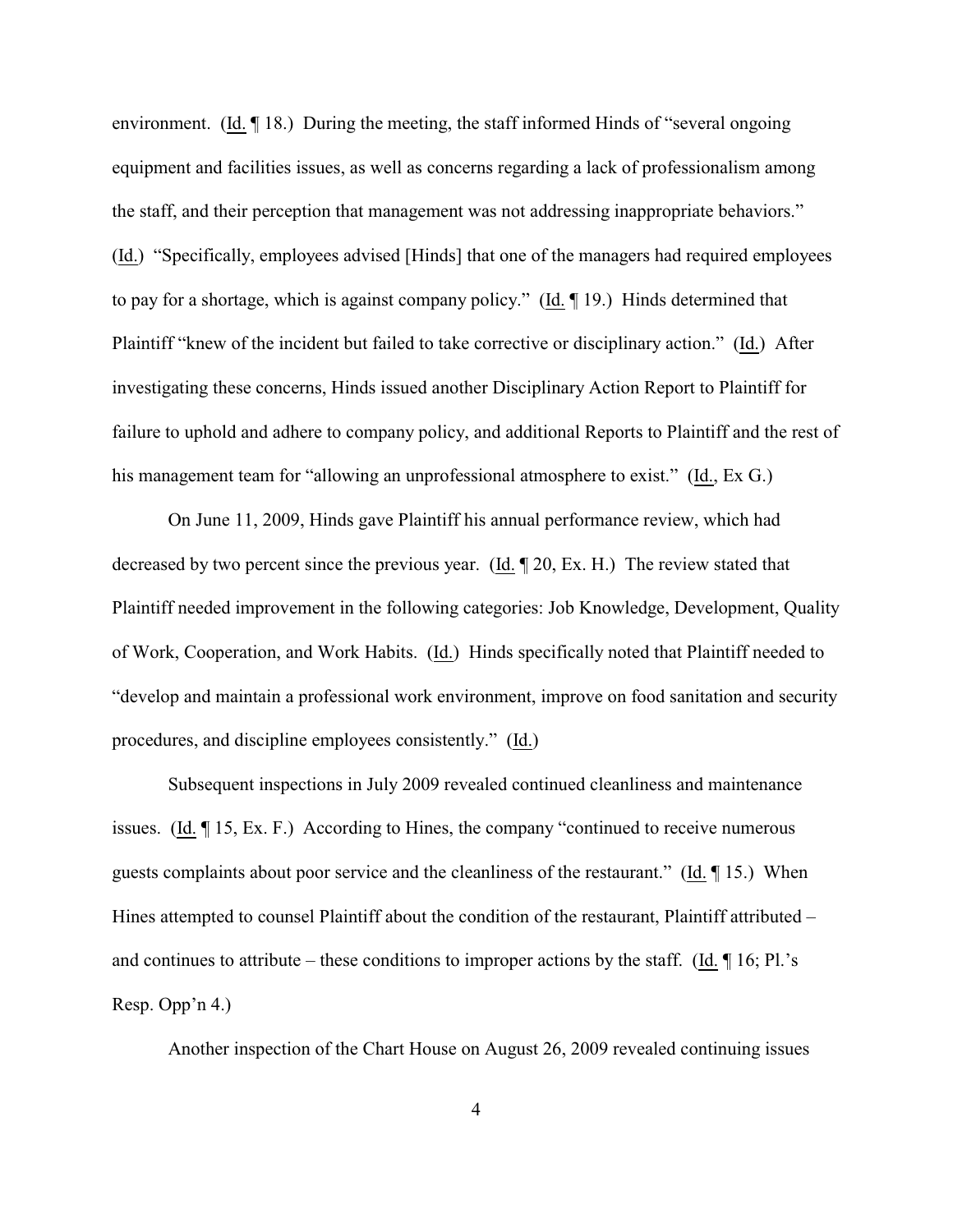with cleanliness and maintenance. (Id.  $\mathbb{Z}$  21, Ex. I; Cole Decl.  $\mathbb{Z}$  5.) In response to yet another failed inspection, upper-level executives exchanged several emails the following day discussing the need to fire Plaintiff. (Hinds Decl. ¶ 22, Ex. J; Cole Decl. ¶ 6, Ex. A.) In an email sent at 6:41 a.m. on Thursday, August 27, Jeff Cantwell, an employee in Development, stated, "Guys, I don't know what we need to do here but it is painfully obvious that this management team will not keep this store clean which excelerates (sic) deterioration and the need for capital repairs. Please advise." (Cole Decl., Ex. A.) At 9:41 a.m., Cole – whose approval was required to terminate Plaintiff – responded, "I told them to Fire him." (Id.) At 10:34 a.m. that day, Hinds sent an email to Charles Mayer, stating, "I have to fire [Plaintiff] 911, he is a 12 year GM but I have given him all the direction and systems in the world, he just doesn't care. I will call you today, I need to make this happen today if possible, think about it, I will call you." (Hinds Decl. Ex J.) At some point thereafter, Hinds contacted Jeff Laver, General Manager of the Crab House in Edgewater, New Jersey. (Hinds Dep. 334:4-24; Pl.'s Resp. Opp'n, Ex. F, Dep. of Jeffrey Laver, 47:17-49:1, Jan. 26, 2011 ("Laver Dep.").) During this call, Hinds instructed Laver to report to the Chart House on Saturday, August 29, for Plaintiff's termination and to serve as Interim General Manager. (Id.) A factual dispute exists as to when Hinds contacted Laver.

At 5:24 p.m. the following evening, Friday, August 28, Hinds received an email from Plaintiff stating that he had an appointment with a surgeon that Monday to discuss the possibility of surgery for his "sciatica/ruptured disk (sic) issues." (Hinds Decl., Ex K.) He stated, "My back is now worse than ever, I can barely get up and down the stairs. I may need to get the disc surgury (sic) done, which would put me out of action for a few weeks, we can discuss the best time for this to happen, I may be able to hold off for up to a month if needed, I will have more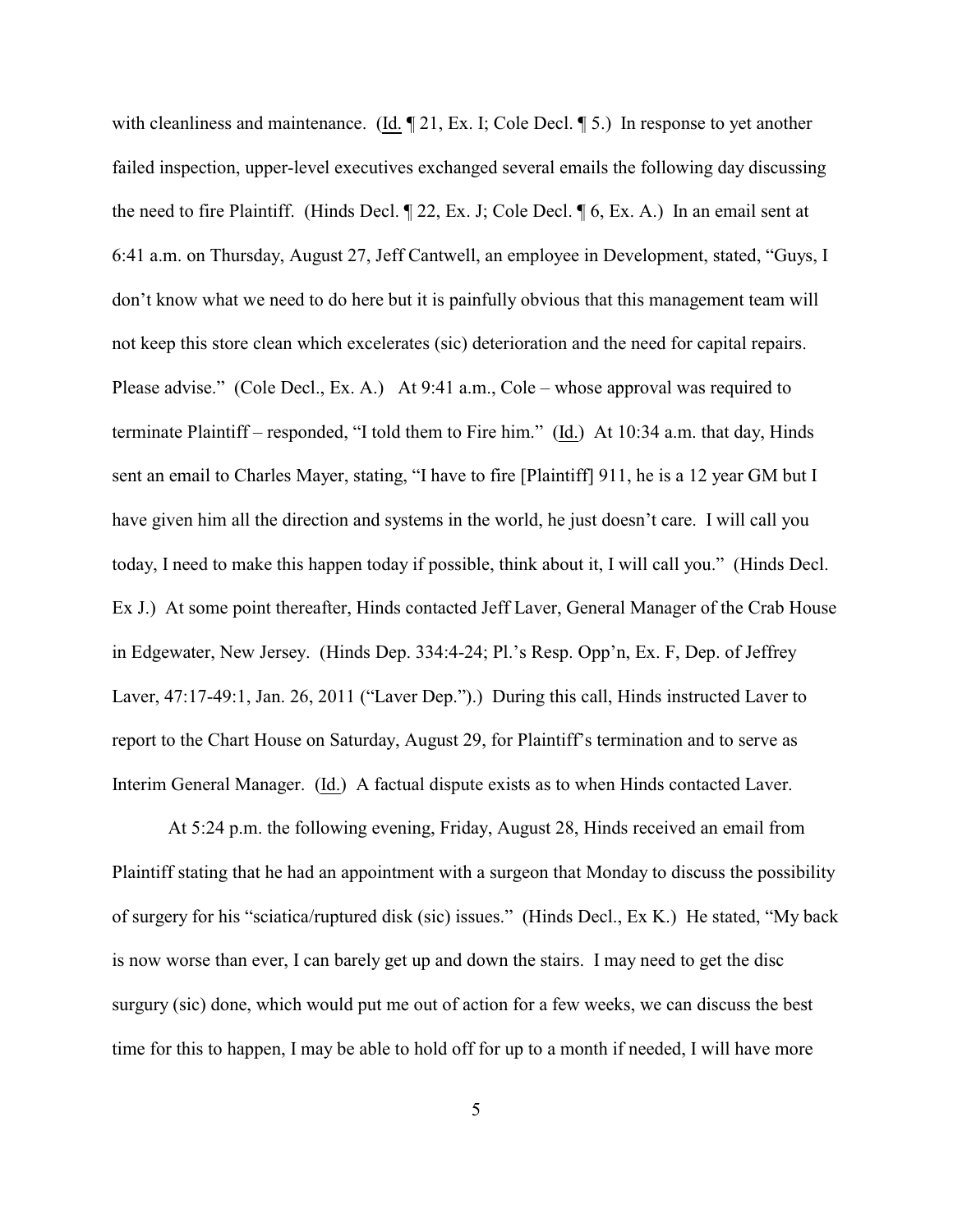information on Monday afternoon." (Id.) Plaintiff had been suffering from back problems since the end of April or beginning of May. (Cohen Dep. 124:19-21.) At the time Plaintiff sent this email, he had received two epidural steroid injections to help alleviate his pain, on June 19 and July 2, 2009, but these injections only provided temporary relief. (Id. at 124:19-125:7; Pl.'s Resp. Opp'n, Ex. D.)

Hinds terminated Plaintiff the following day. (Hinds Decl. ¶ 26.) During the termination, Hinds "informed [Plaintiff] that he was being discharged for poor leadership, which included his inability to maintain a clean restaurant, inability to achieve consistent Secret Shopper Report scores, excessive guest complaints, reoccurring poor procedures, and failure to correct issues noted in inspections." (Id.) Plaintiff responded that he was "good at taking a store from shitty to 80 percent, but that [he was] not good at the details." (Cohen Dep. 122:24-123:4.) Plaintiff concedes that nothing was said to lead him to believe that his termination was based upon anything other than his poor performance. (Id. at 149:19-150:4.) He contends, however, that the temporal proximity of his firing and the email he sent Hinds regarding his back issues suggests that he was terminated on the basis of his back condition. (Id. at 139:6-11.)

Plaintiff commenced this action on February 4, 2010. He filed an Amended Complaint on September 24, 2010, alleging discrimination and retaliation on the basis of his disability in violation of the Family Medical Leave Act, 29 U.S.C. § 2601 et seq. ("FMLA"), the Americans with Disabilities Act, 42 U.S.C. § 12101 et seq. ("ADA"), and the Pennsylvania Human Relations Act, 43 Pa. C.S.A. § 951 et seq. ("PHRA"). Defendants filed a Motion for Summary Judgment on March 15, 2011, and Plaintiff filed a Response in Opposition on April 8, 2011. Defendants filed a Reply on April 21, 2011. The Court now considers Defendants' Motion.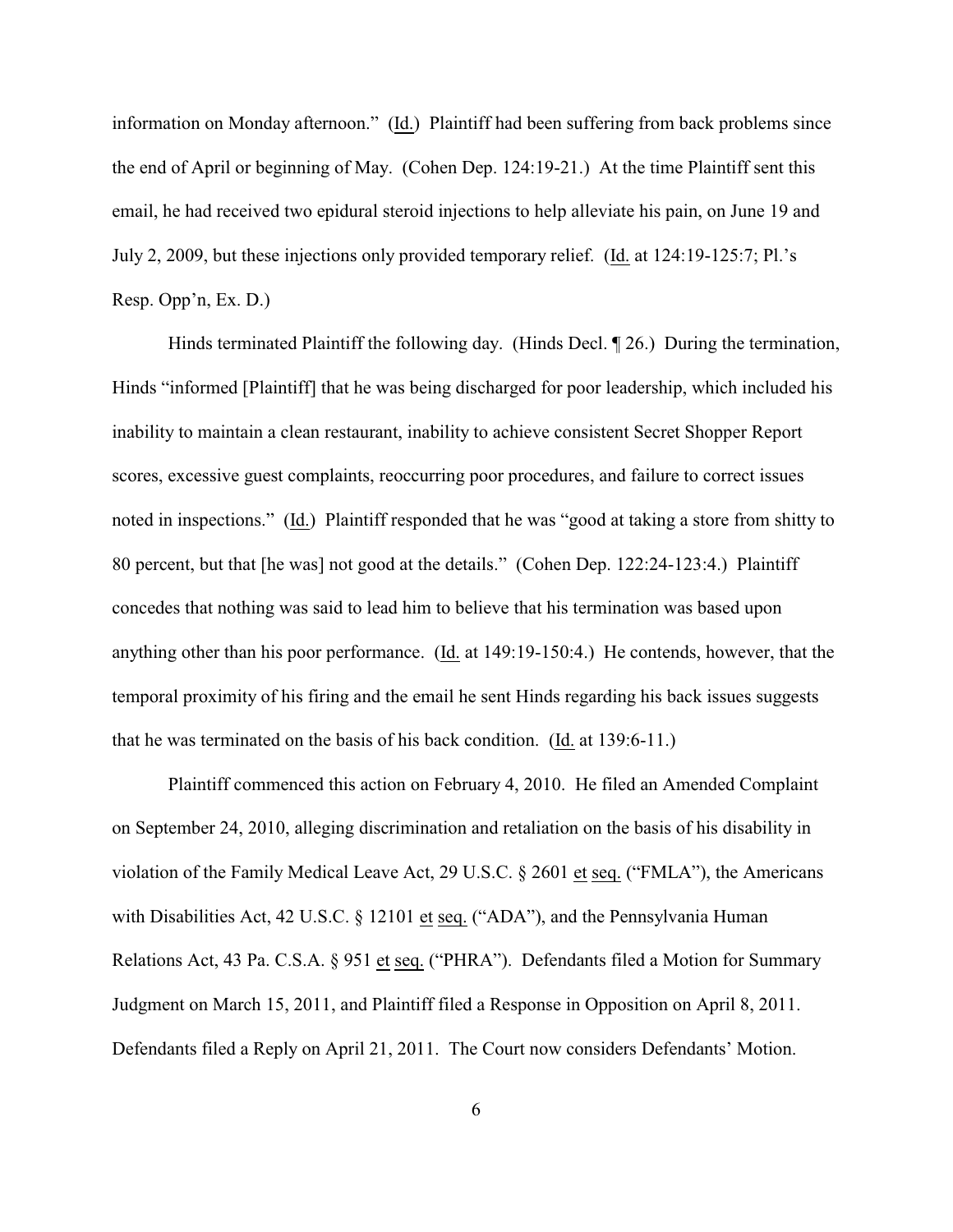#### **II. STANDARD OF REVIEW**

Summary judgment is proper "if the pleadings, the discovery and disclosure materials on file, and any affidavits show that there is no genuine issue as to any material fact and that the movant is entitled to judgment as a matter of law." FED. R. CIV. P. 56(c)(2). A factual dispute is "material" only if it might affect the outcome of the case. Anderson v. Liberty Lobby, Inc., 477 U.S. 242, 248 (1986). For an issue to be "genuine," a reasonable fact-finder must be able to return a verdict in favor of the non-moving party. Id.

On summary judgment, the moving party has the initial burden of identifying evidence that it believes shows an absence of a genuine issue of material fact. Conoshenti v. Pub. Serv. Elec. & Gas Co., 364 F.3d 135, 145-46 (3d Cir. 2004). It is not the court's role to weigh the disputed evidence and decide which is more probative, or to make credibility determinations. Boyle v. County of Allegheny, 139 F.3d 386, 393 (3d Cir. 1998) (citing Petruzzi's IGA Supermkts., Inc. v. Darling-Del. Co. Inc., 998 F.2d 1224, 1230 (3d Cir. 1993)). Rather, the court must consider the evidence, and all reasonable inferences which may be drawn from it, in the light most favorable to the non-moving party. Matsushita Elec. Indus. Co. v. Zenith Radio Corp., 475 U.S. 574, 587 (1986) (citing United States v. Diebold, Inc., 369 U.S. 654, 655 (1962)); Tigg Corp. v. Dow Corning Corp., 822 F.2d 358, 361 (3d Cir. 1987). If a conflict arises between the evidence presented by both sides, the court must accept as true the allegations of the non-moving party, and "all justifiable inferences are to be drawn in his favor." Anderson, 477 U.S. at 255.

Although the moving party bears the initial burden of showing an absence of a genuine issue of material fact, it need not "support its motion with affidavits or other similar materials negating the opponent's claim." Celotex Corp. v. Catrett, 477 U.S. 317, 323 (1986). It can meet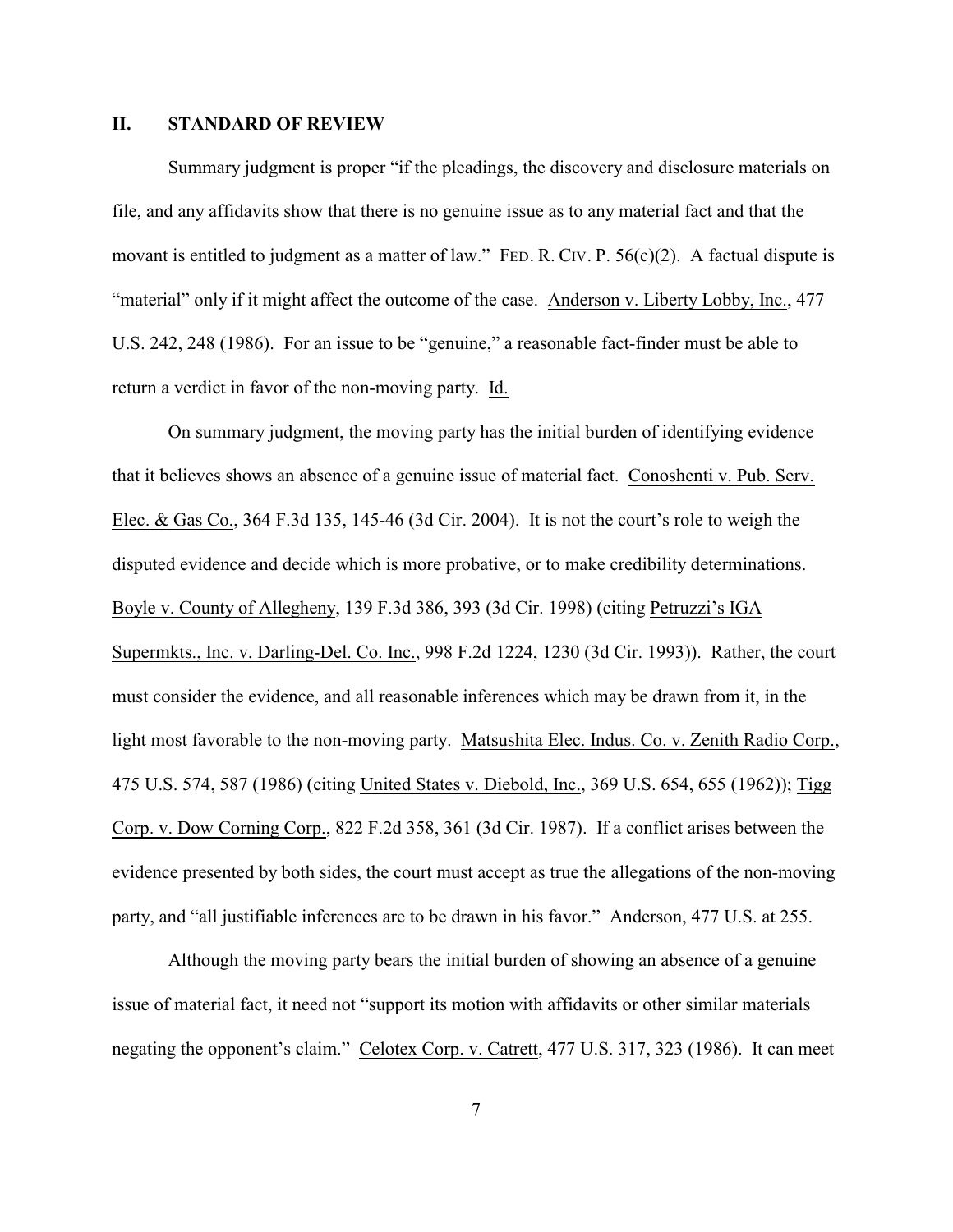its burden by "pointing out . . . that there is an absence of evidence to support the nonmoving party's claims." Id. at 325. Once the movant has carried its initial burden, the opposing party "must do more than simply show that there is some metaphysical doubt as to material facts." Matsushita Elec., 475 U.S. at 586. "[T]he non-moving party must rebut the motion with facts in the record and cannot rest solely on assertions made in the pleadings, legal memoranda, or oral argument." Berckeley Inv. Group. Ltd. v. Colkitt, 455 F.3d 195, 201 (3d Cir. 2006). If the nonmoving party "fails to make a showing sufficient to establish the existence of an element essential to that party's case, and on which that party will bear the burden at trial," summary judgment is appropriate. Celotex, 477 U.S. at 322. Moreover, the mere existence of some evidence in support of the nonmovant will not be adequate to support a denial of a motion for summary judgment; there must be enough evidence to enable a jury to reasonably find for the nonmovant on that issue. Anderson, 477 U.S. at 249-50.

#### **III. DISCUSSION**

#### **A. FMLA Interference Claim (Count I)**

The Family and Medical Leave Act ("FMLA") entitles eligible employees to take up to twelve weeks of unpaid leave for a serious health condition. 29 U.S.C.  $\S 2612(a)(1)$ . The statute contains two distinct types of provisions: a series of prescriptive rights, also known as "entitlement" or "interference" provisions, 29 U.S.C. §§ 2612, 2614(a)(1), and "protection against discrimination based on the exercise of these rights, often referred to as the 'discrimination' or 'retaliation' provisions, 29 U.S.C.  $\S$  2615(a)(1-2); 29 C.F.R.  $\S$  825.220(c)." Detwiler v. Clark Metal Prods. Co., No. CIV.A.08-1099, 2010 WL 1491325, at \*15 (W.D. Pa. Mar. 19, 2010) (citing Callison v. City of Philadelphia, 430 F.3d 117, 119 (3d Cir. 2005)).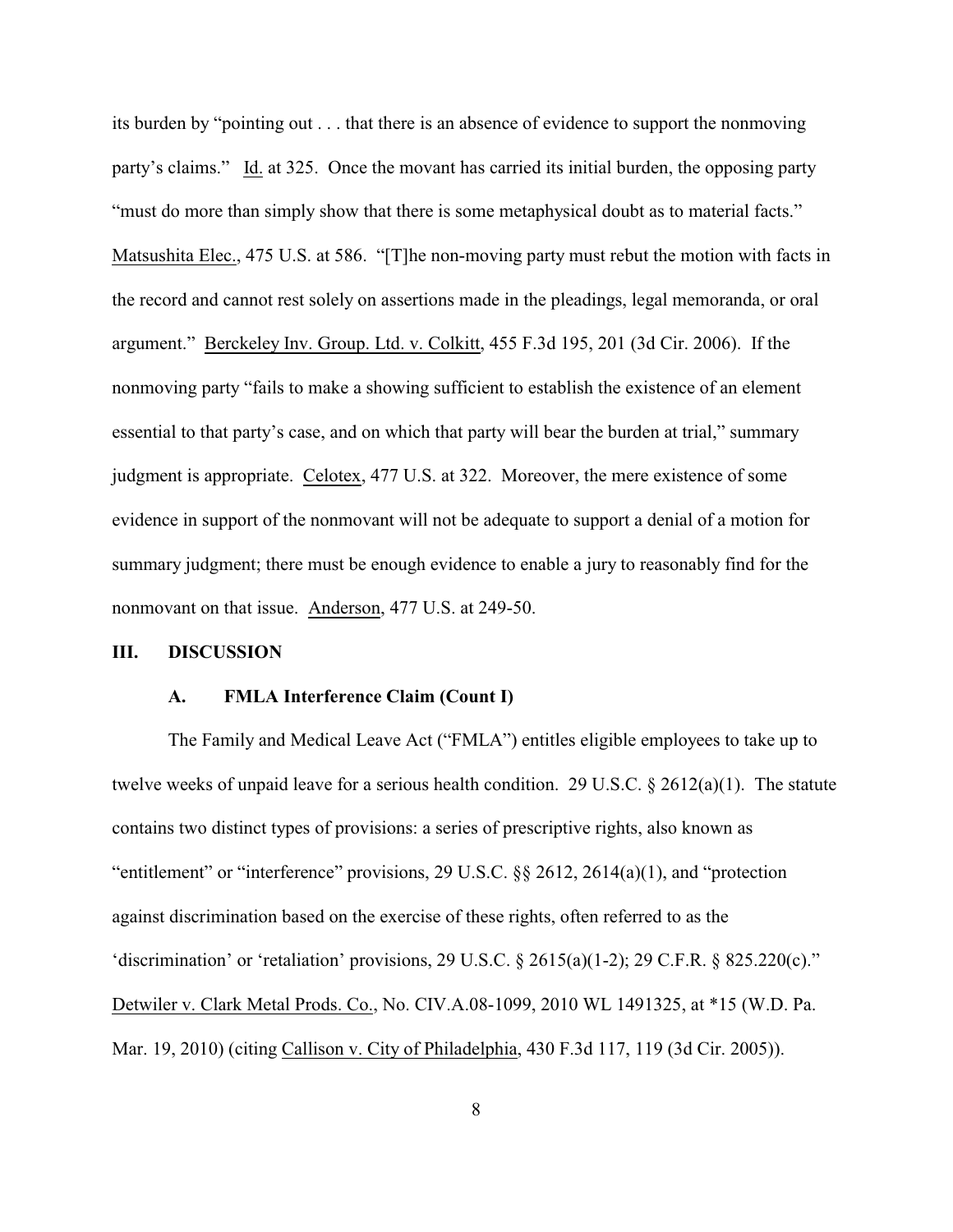Plaintiff asserts claims for both interference (Count I) and retaliation (Count IV).

Plaintiff's interference claim alleges that Defendants denied him his FMLA rights by terminating him within twenty-four hours of his request for leave on account of his back condition. Plaintiff further avers that Defendants failed to provide him with notice of the expectations and obligations associated with his exercise of FMLA rights. Defendants move for summary judgment on the basis that Plaintiff was terminated for performance issues, not because he requested leave.

"In order to assert a claim of interference, an employee must show that he was entitled to benefits under the FMLA and that his employer illegitimately prevented him from obtaining those benefits." Sarnowski v. Air Brooke Limousine, Inc., 510 F.3d 398, 401 (3d Cir. 2007) (citing Callison, 430 F.3d at 119). "As the Third Circuit has explained, '[a]n interference action is not about discrimination, it is only about whether the employer provided the employee with the entitlements guaranteed by the FMLA.'" Atchison v. Sears, 666 F. Supp. 2d 477, 488 (E.D. Pa. 2009) (citing Callison, 430 F.3d at 120). "Because the FMLA is not about discrimination, a McDonnell Douglas burden-shifting analysis is not required." Naber v. Dover Healthcare Assocs., Inc., 765 F. Supp. 2d 622, 647 (D. Del. 2011). Thus, "the employer cannot justify its actions by establishing a legitimate business purpose for its decision." Callison, 430 F.3d at 119- 20.

Here, Plaintiff offers evidence that he requested leave to undergo surgery and was terminated the following day. Defendants' sole challenge to Plaintiff's claim is that he was terminated for a legitimate, non-discriminatory reason. (Defs.' Mot. Summ. J. 18-19.) Such a defense does not apply to FMLA interference claims. Defendants do not contest that Plaintiff's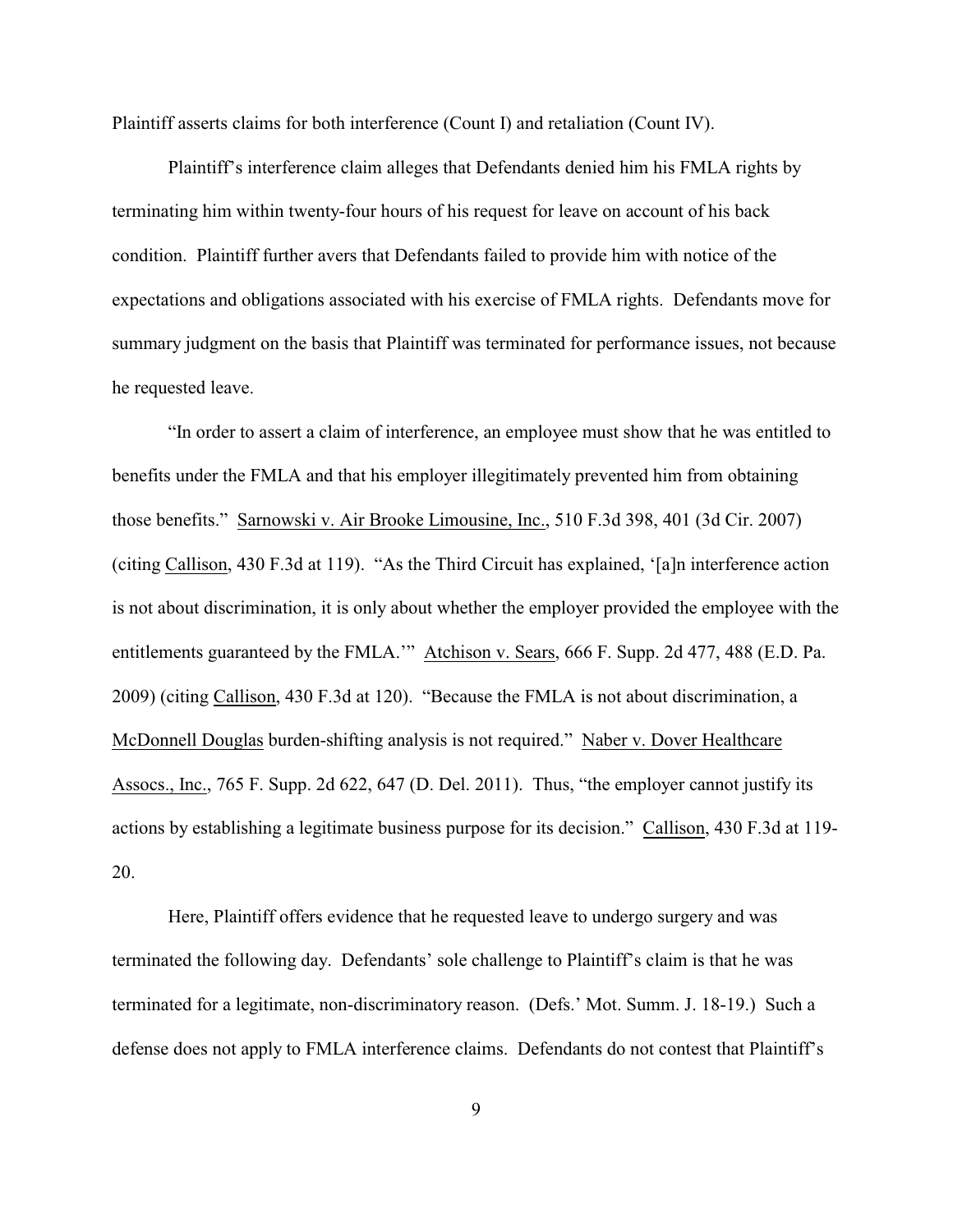email constituted a request for FMLA leave, nor do they argue that Plaintiff was not entitled to request leave for back surgery. In light of Defendants' failure to raise an appropriate defense to Plaintiff's interference claim, the Court denies summary judgment as to this count.

### **B. ADA and PHRA Discrimination Claims (Counts II and III)**

The ADA prohibits employment discrimination against "a qualified individual on the basis of disability" with regard to "the hiring, advancement, or discharge of employees . . . and other terms, conditions, and privileges of employment."  $42 \text{ U.S.C.}$  §  $12112(a)$ . Plaintiff alleges that Defendants violated the ADA by terminating him upon receiving his request for leave to undergo back surgery.

When analyzing discrimination claims under the ADA, courts apply the burden-shifting framework announced in McDonnell Douglas Corp. v. Green, 411 U.S. 792 (1973). Parker v. Verizon Pa., Inc., 309 Fed. Appx. 551, 555 (3d Cir. 2009). Under the McDonnell Douglas scheme:

(1) plaintiff bears the burden of establishing a prima facie case of discrimination; (2) the burden of production then shifts to defendant to articulate a legitimate, nondiscriminatory reason for the adverse employment action; and (3) if defendant meets its burden of production, plaintiff must prove by a preponderance of the evidence that defendant's proffered reason was a pretext for discrimination.

Id. (citing McDonnell Douglas, 411 U.S. at 802.).To establish a *prima facie* case of discrimination under the ADA, the plaintiff must allege that: "(1) he is a disabled person within the meaning of the ADA; (2) he is otherwise qualified to perform the essential functions of the job, with or without reasonable accommodations by the employer; and (3) he has suffered an

<sup>&</sup>lt;sup>3</sup> The same legal standard applies to Plaintiff's claims under the ADA and the PHRA. Kelly v. Drexel Univ., 94 F.3d 102, 105 (3d Cir. 1996). Therefore, the Court's analysis of Plaintiff's ADA claims also applies to Plaintiff's PHRA claims.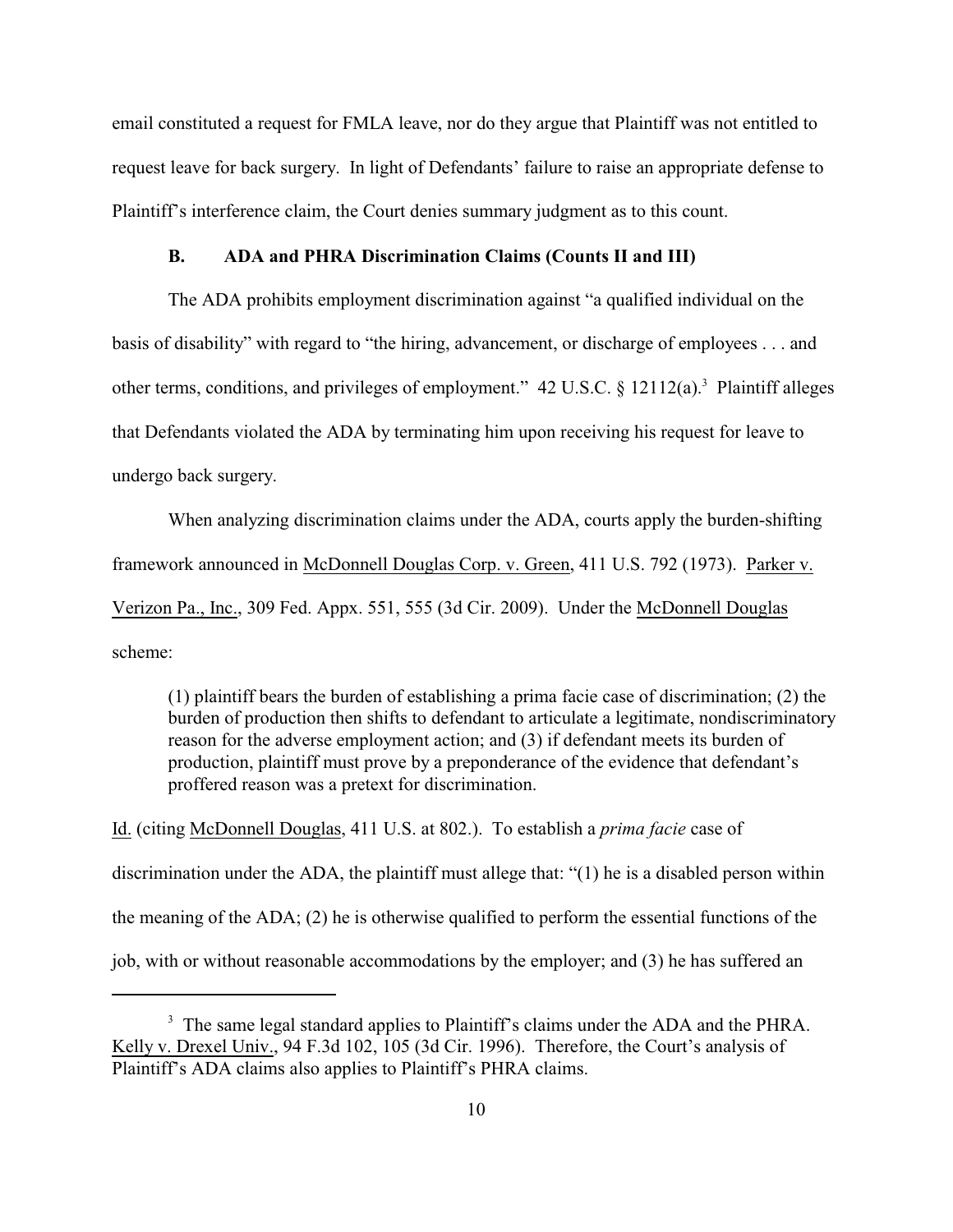otherwise adverse employment decision as a result of discrimination." Gaul v. Lucent Techs., 134 F.3d 576, 580 (3d Cir. 1998) (citing Shiring v. Runyon, 90 F.3d 827, 831 (3d Cir. 1996)). Defendants contend that Plaintiff cannot establish a *prima facie* case of discrimination because he was neither disabled nor regarded as such at the time of his termination. They further argue that, even if Plaintiff can meet the first prong of the McDonnell Douglas test, he cannot show that Defendants' proffered non-discriminatory reason for terminating him was pretextual.

### **1. Whether Plaintiff was Disabled**

The ADA provides that an individual has a disability if he has: (1) "a physical or mental impairment that substantially limits one or more major life activities;" (2) "a record of such an impairment;" or (3) is "regarded as having such an impairment."  $42 \text{ U.S.C.} \& 12102(1)$ . "Major" life activities" include, but are not limited to, "caring for oneself, performing manual tasks, seeing, hearing, eating, sleeping, walking, standing, lifting, bending, speaking, breathing, learning, reading, concentrating, thinking, communicating, and working." 42 U.S.C. § 12102(2)(A). To determine whether a plaintiff is "substantially limited" in performing a major life activity, courts consider: "(i) [t]he nature and severity of the impairment; (ii) [t]he duration or expected duration of the impairment; and (iii) [t]he permanent or long term impact, or the expected permanent or long term impact of or resulting from the impairment." Namako v. Acme Mkts., Inc., No. CIV.A.08-3255, 2010 WL 891144, at \*4 (E.D. Pa. Mar. 11, 2010) (quoting Emory v. AstraZeneca Pharms. LP, 401 F.3d 174, 179-80 (3d Cir. 2005) (citing 29 C.F.R. § 1630.2(j)(2)). Defendants argue that Plaintiff is not disabled under the ADA because his back condition was only temporary and did not substantially limit a major life activity.

Whether an individual is substantially limited in a major life activity is a question of fact.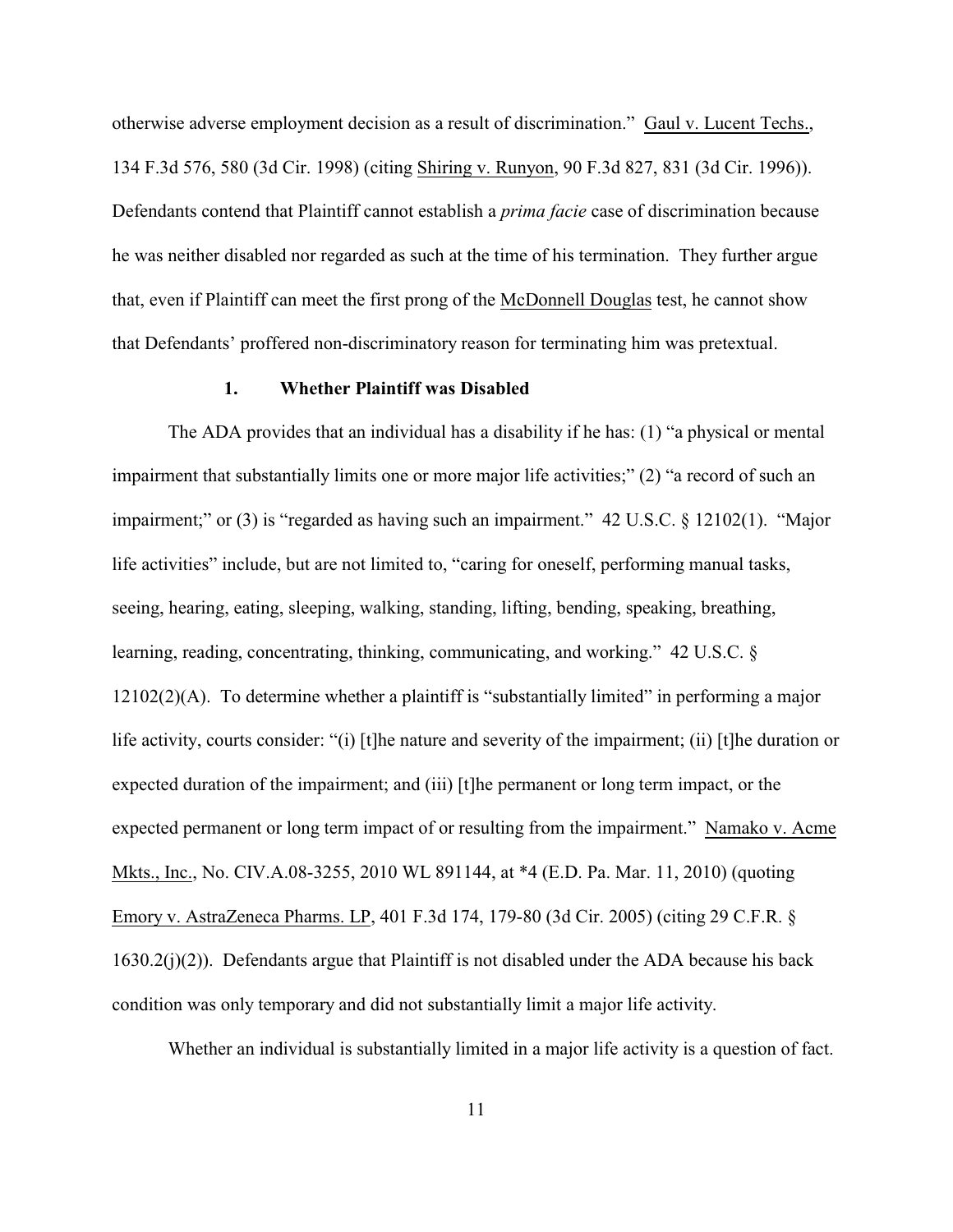Carraway v. Borough of Wilkinsburg, No. CIV.A.9-372, 2009 WL 2981955, at \*1 (W.D. Pa.

Sept. 11, 2009) (citing Williams v. Philadelphia Hous. Auth. Police Dep't, 380 F.3d 751, 763 (3d Cir. 2004)). Before Congress amended the ADA in 2008, the Supreme Court construed the Act strictly, finding that an individual was "substantially limited" only if she had "an impairment that prevents or severely restricts the individual from doing activities that are of central importance to most people's daily lives." Toyota Motor Mfg., Ky., Inc. v. Williams, 534 U.S. 184, 198 (2002). The Court, citing the EEOC's interpretation of the pre-amendment standard, further held that the impairment's impact must be "permanent or long term." Id. In another leading ADA case, the Court dictated that the degree of limitation caused by an individual's impairment should be determined with reference to the ameliorative effects of mitigating measures. Sutton v. United Airlines, Inc., 527 U.S. 471, 499 (1999).

With the passage of the ADA Amendments Act of 2008 ("ADAAA"), however, Congress explicitly rejected Toyota and Sutton and increased the statute's non-exhaustive list of "major life activities" in an effort to promote a less restrictive interpretation of "disability." Pub. L. No. 110-325, §§ 2(b)(1)-(6), 3(2)(a), 122 Stat. 3553, 3555 (2008). In doing so, Congress declared that "[t]he definition of disability shall be construed in favor of broad coverage of individuals under this Act, to the maximum extent permitted by the terms of this Act." Pub. L. No. 110-325, § 3(a), 122 Stat. at 3555. To that end, the EEOC's interpretation of the amended ADA notes that "substantially limits" is "not meant to be a demanding standard." 29 C.F.R.  $\S$  1630.2(j)(1)(i) (2011). The Commission further opined that even "effects of an impairment lasting or expected to last fewer than six months can be substantially limiting within the meaning of this section." Id.  $\S$  1630.2(j)(1)(ix). Moreover, the EEOC found that "whether an activity is a 'major life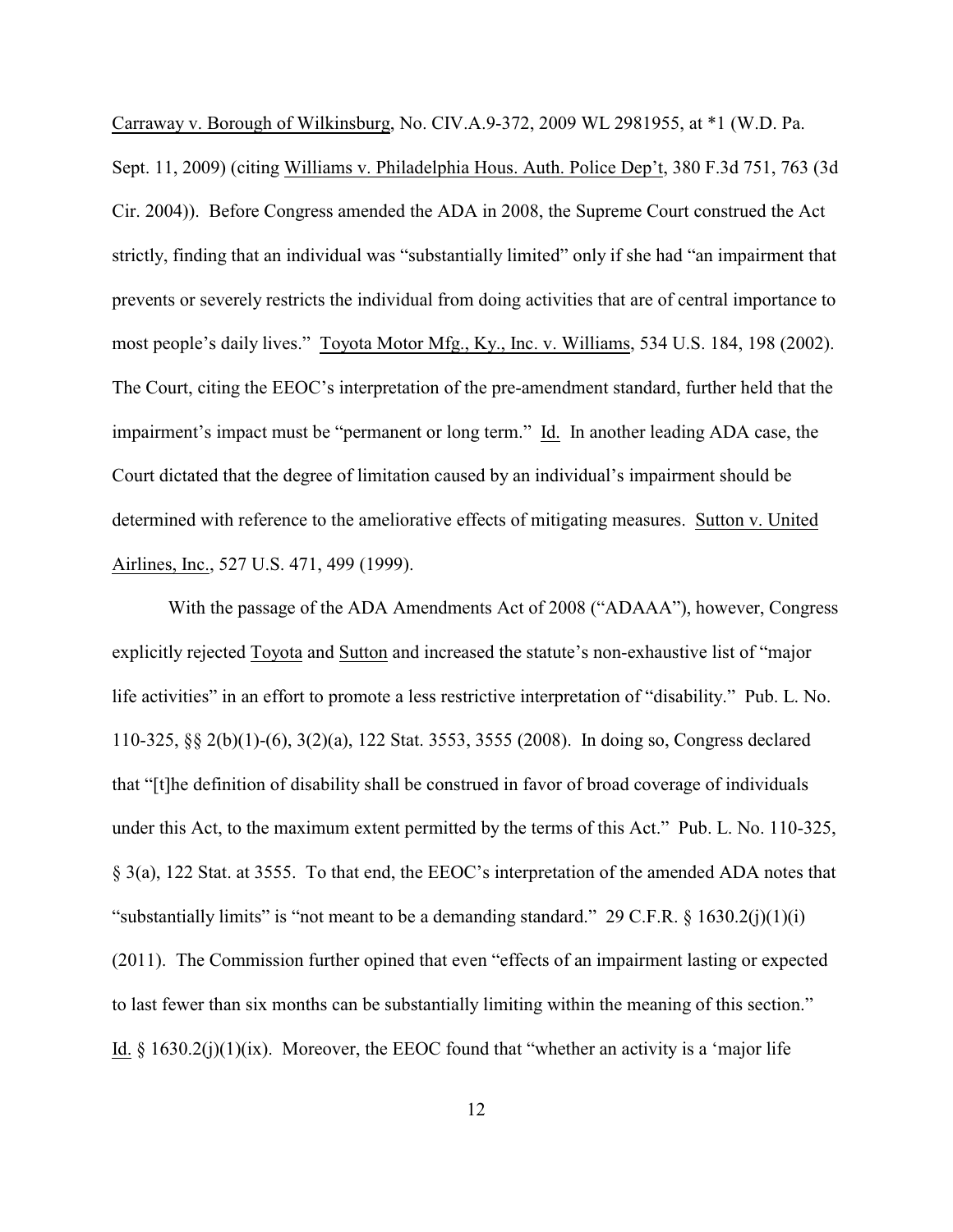activity' is not determined by reference to whether it is of 'central importance to daily life.'" Id. § 1630.2(i)(2). Rather, "the determination of whether an impairment substantially limits a major life activity requires an individualized assessment," and should "require a degree of functional limitation that is lower than the standard for 'substantially limits' applied prior to the ADAAA." Id.  $§ 1630.2(j)(1)(iv)$ .

 Under the less restrictive standards of the ADAAA, the Court finds that Plaintiff has offered sufficient evidence to raise a genuine issue of fact as to whether he was disabled at the time of his termination. Plaintiff testified in his deposition that he suffered from debilitating back and leg pain for nearly four months before his termination, which impacted his ability to walk, climb stairs, and sleep. (Cohen Dep. 124:19-125:7.) In addition to Plaintiff's own testimony, he has submitted a letter from his doctor dated June 17, 2009 – over two months before Plaintiff's termination – in which the doctor diagnosed him with lumbar radiculopathy with spinal and foraminal stenosis and recommended a series of back injections. (Pl.'s Resp. Opp'n, Ex. C.) The letter states: "[Plaintiff's] pain is aggravated by walking and lying down. He can only walk ten to twenty yards at a time and then he has to stop and rest. He gets some relief when he applies ice to his leg or when he sits. He finds it very difficult to sleep at night in that he is constantly tossing and turning in order to try and find a more comfortable position. He walks with the assistance of a cane." (Id.) After multiple injections failed to resolve his back and leg issues, his doctor recommended surgery requiring weeks of recovery. (Cohen Dep. 125:13-19; Pl.'s Resp. Opp'n, Ex. E.) Plaintiff continued to experience severe pain and limited mobility until he underwent surgery in December of 2009. (Cohen Dep. 142:8-11.). Plaintiff's deposition testimony indicates that he still struggles with these issues. (Id. at 148:20-23.)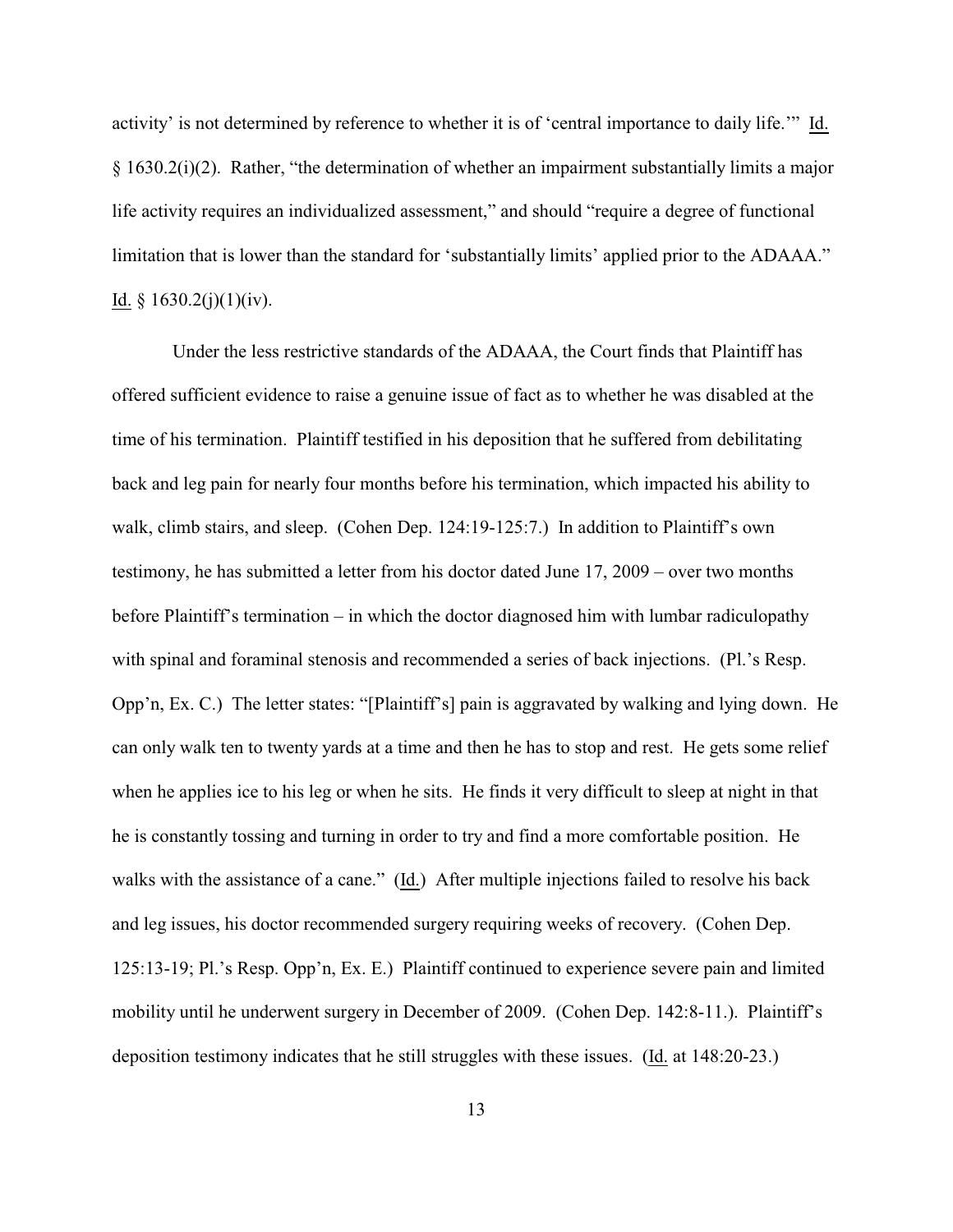Defendants argue that Plaintiff's condition was of too short a duration to qualify as a disability. (Defs.' Mot. Summ. J. 15). The Court disagrees. As discussed above, the ADAAA mandates no strict durational requirement for plaintiffs alleging an actual disability. Even if it did, Plaintiff's evidence could allow a jury to find that his condition was by no means fleeting. Plaintiff's back and leg issues began four months before his termination and were not resolved by the injections recommended by Plaintiff's doctor. At the time of the termination, Plaintiff's doctor had suggested the possibility of surgery requiring extensive recovery time, with no indication that Plaintiff's condition would be resolved permanently. Such a severe, ongoing impairment stands in distinct contrast to those cited by the EEOC as merely minor and temporary, such as the common cold or flu. 29 C.F.R. pt. 1630.2, app. § 1630.2(l).

Defendants also argue that "climbing stairs" is not a major life activity within the meaning of the ADA. (Defs.' Mot. Summ. J. 15 n.4.) The case Defendants offer in support of this proposition, however, cites to authority using the more restrictive pre-amendment ADA. See Lynch v. Matthews Int'l, No. CIV.A.08-1717, 2010 WL 2640597, at \*3 n.4 (W.D. Pa. June 29, 2010). Moreover, even if the Court were to find that climbing stairs is not a major life activity, Plaintiff's inability to walk more than ten or twenty yards at a time easily passes muster under the more inclusive standards of the ADAAA. Accordingly, the Court finds that Plaintiff has submitted sufficient evidence from which a reasonable factfinder could determine that he had a disability within the meaning of the amended ADA.

## **2. Whether Plaintiff was "Regarded as" Disabled**

Alternatively, Plaintiff argues that he qualifies for ADA coverage because Defendants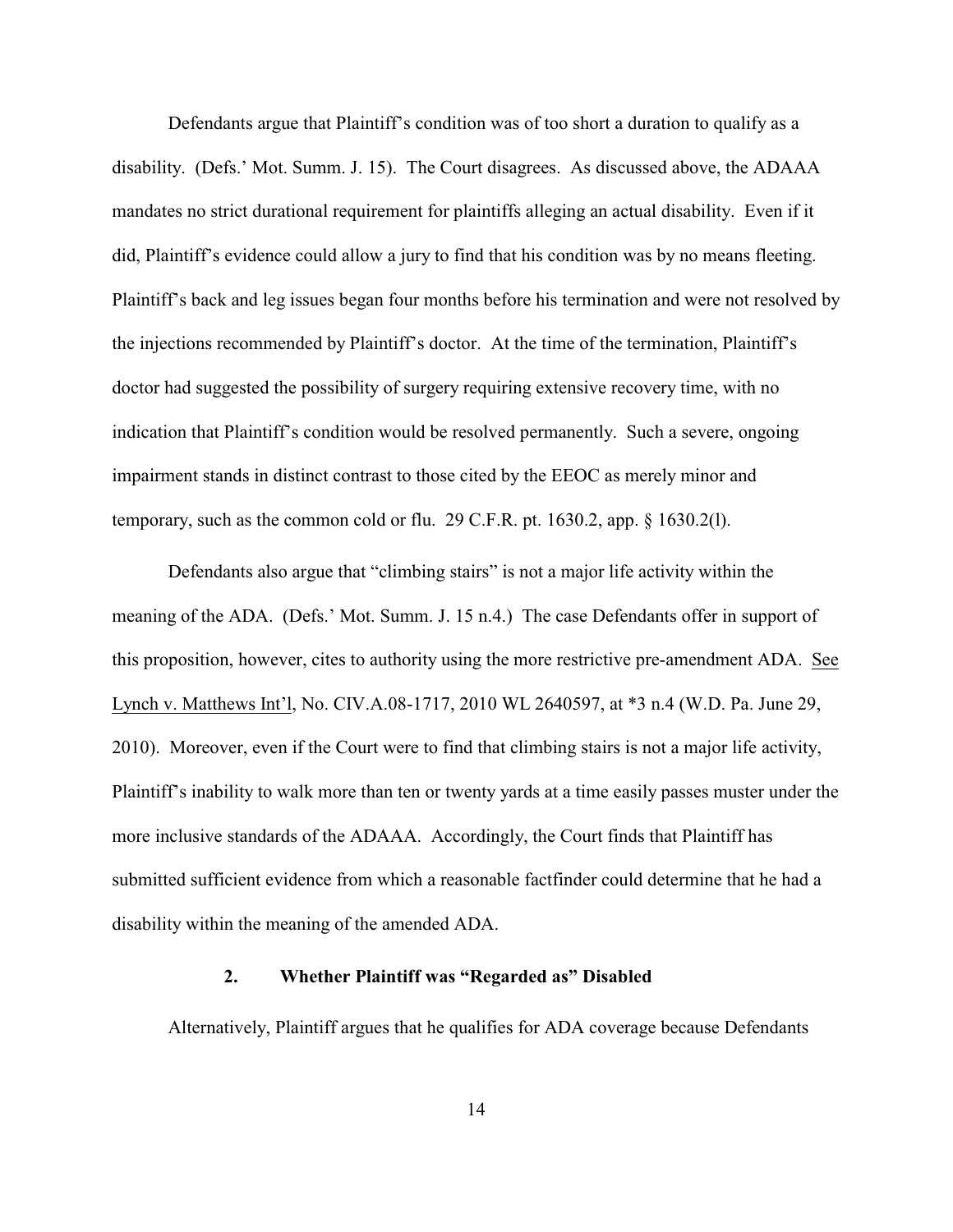regarded him as disabled. Under the pre-amendment ADA, a plaintiff was "regarded as" disabled if the employer either "mistakenly believed that [the employee had] a physical impairment that substantially limits one or more major life activities" or "mistakenly believed that an actual non-limiting impairment substantially limits one or more major life activities." Wilson v. MVM, Inc., 475 F.3d 166, 179 (3d Cir. 2007) (quoting Sutton, 527 U.S. at 489); see also 29 C.F.R.  $\S$  1630.2(1)(1), (3) (2006) (defining "regarded as having such an impairment"). In contrast, the ADAAA states that an individual is "regarded as" disabled if he establishes that he "has been subjected to an action prohibited under this chapter because of an actual or perceived physical or mental impairment whether or not the impairment limits or is perceived to limit a major life activity." 42 U.S.C. 12102(3)(A). Notably, where a plaintiff is merely regarded as disabled rather than suffering from an actual disability, the perceived impairment must not be transitory or minor. Id.  $\S$  12102(3)(B).

The Court agrees with Defendants that a plaintiff's potential inability to work for a short period of time in the future while recovering from surgery does not constitute a "disability" within the meaning of the ADA. (Defs.' Reply 4.) The Court has already determined, however, that a jury could conclude that Plaintiff's condition was by no means temporary. Further, Plaintiff offers significant evidence that he was perceived to have a severe, on-going impairment. For months before his termination, Plaintiff stated that he walked with a cane at work and was often seen limping slowly or doubled over with pain. (Cohen Dep. 127:3-4, 130:5-6, 10-16, 132:21-22.) He visibly struggled to move around the restaurant, particularly up and down the stairs. (Id. at 130:10-16.) He testified that he discussed his back ailment with Defendant Hinds on multiple occasions in the months leading to his termination, culminating in his email to Hinds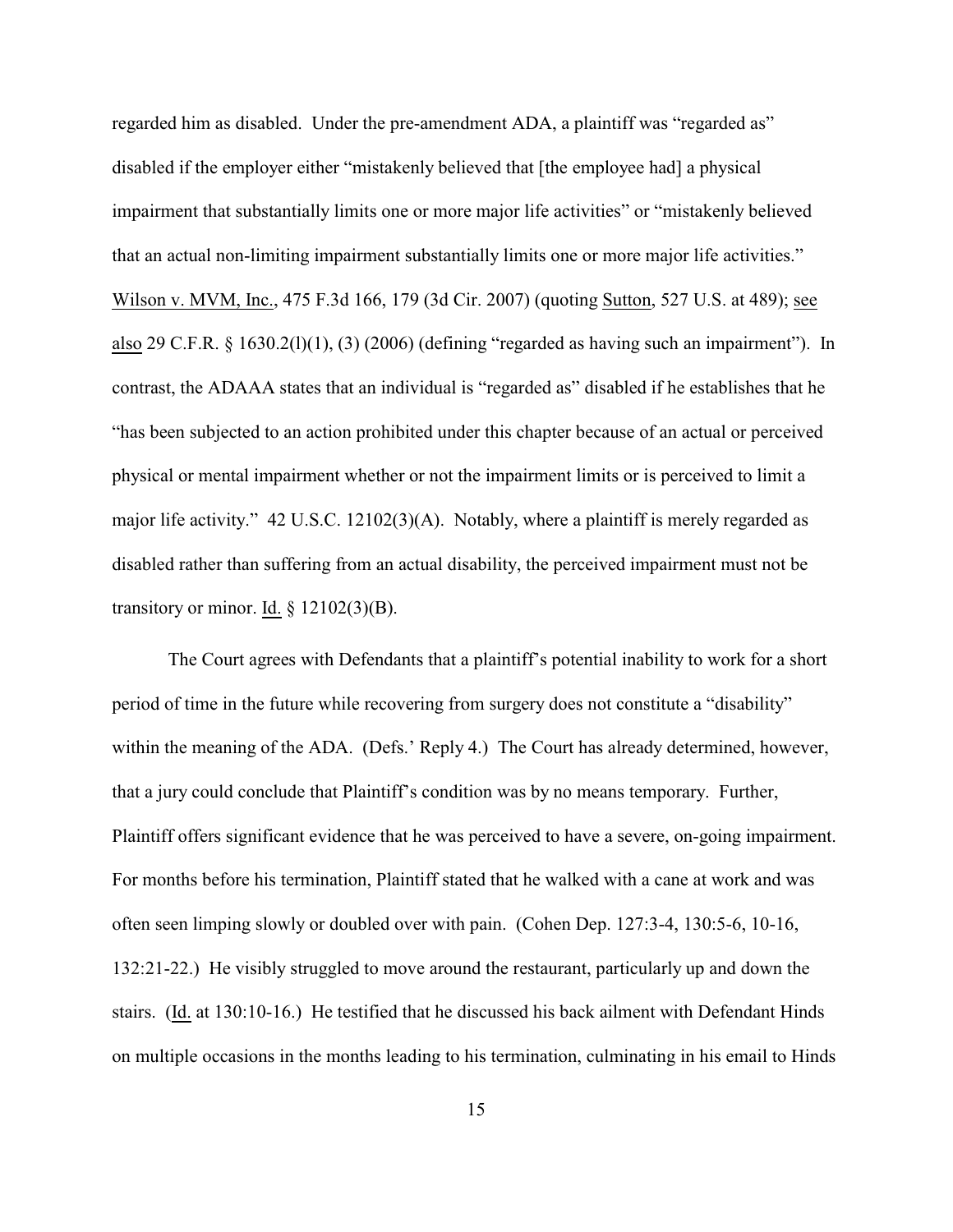regarding the need for surgery the night before his termination. (Id. at 127:9-22, 133:22-25; Hinds Dep. 222:22-223:2.) Pursuant to the broadened standards of the ADAAA, the Court finds such evidence sufficient to allow a jury to conclude that Plaintiff was regarded as disabled.

### **3. Whether Defendants' Proffered Reason for Plaintiff's Termination was a Pretext for Discrimination**

Defendants next argue that, even if Plaintiff has presented a *prima facie* case of discrimination under the ADA, he has not offered evidence raising a genuine factual dispute as to whether Defendants' proffered non-discriminatory reason for terminating him was pretextual. (Defs.' Mot. Summ. J. 17-18.) To defeat a motion for summary judgment where a defendant has offered a legitimate, non-discriminatory reason for an adverse employment action, "the plaintiff must point to some evidence, direct or circumstantial, from which a factfinder could reasonably either (1) disbelieve the employer's articulated legitimate reasons; or (2) believe that an invidious discriminatory reason was more likely than not a motivating or determinative cause of the employer's action." Fuentes v. Perskie, 32 F.3d 759, 764 (3d Cir. 1994). To do so, "the plaintiff cannot simply show that the employer's decision was wrong or mistaken." Id. at 765. "Rather, the non-moving plaintiff must demonstrate such weaknesses, implausibilities, inconsistencies, incoherencies, or contradictions in the employer's proffered legitimate reasons for its action that a reasonable factfinder could rationally find them 'unworthy of credence . . . .'" Id. (quoting Ezold v. Wolf, Block, Schorr & Solis-Cohen, 983 F.2d 509, 531 (3d Cir. 1992)).

Here, Defendants have carried their burden in producing a legitimate, non-discriminatory reason for their termination of Plaintiff. They offer extensive evidence of Plaintiff's poor performance record, in addition to email discussions by upper-level executives of the need to fire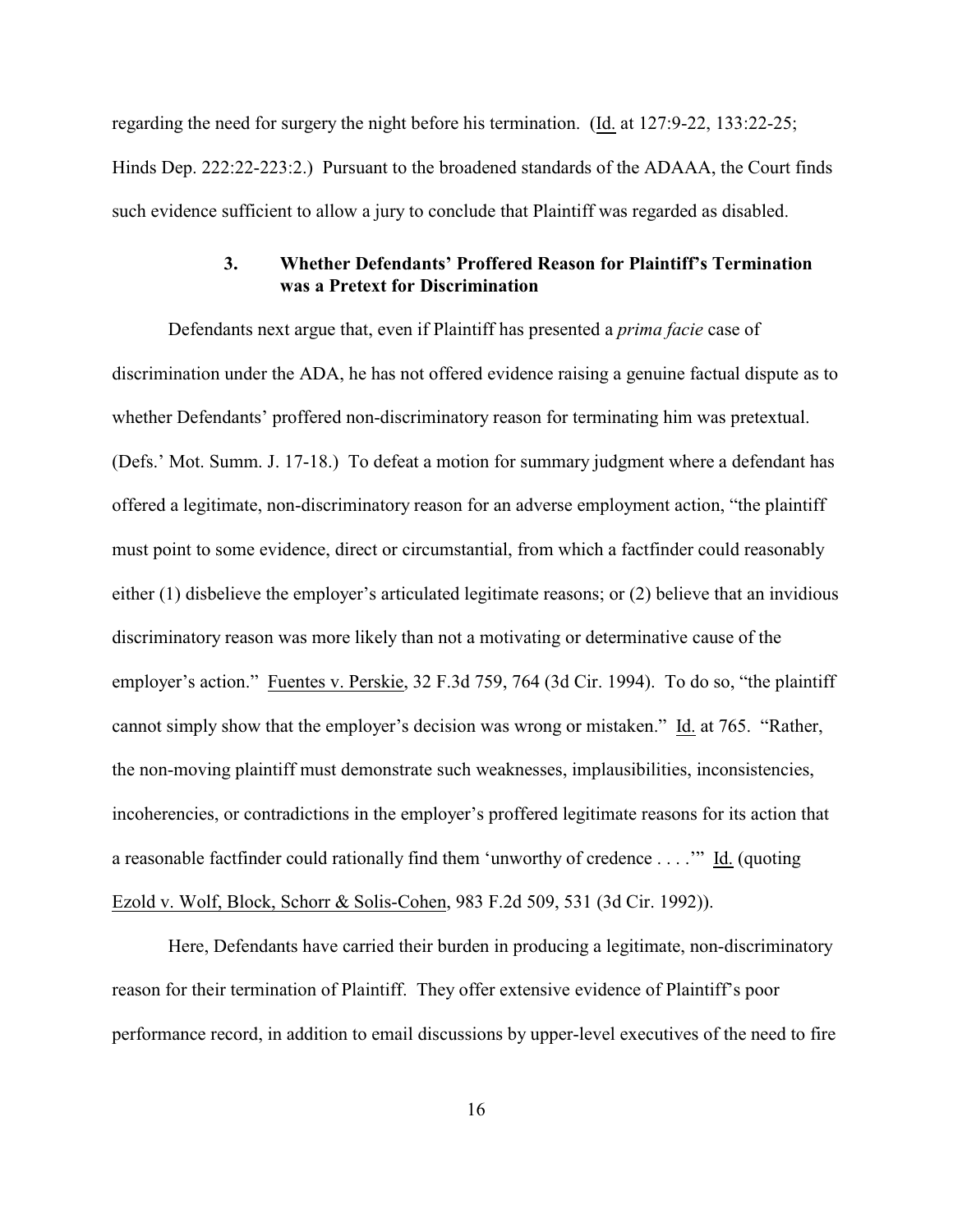Plaintiff from just two days before his actual termination. (Defs.' Mot. Summ. J. 3-6.) As Plaintiff argues, however, notably absent from the record is any documentation of a final decision on this matter or any further communication regarding the approval, timing, or logistics of Plaintiff's termination. Defendant Hinds did not fire Plaintiff on August 27, the day he sent an email calling for Plaintiff's termination; nor did he do so the next day. In fact, Defendants had been seeking a replacement manager for four months, with no apparent urgency. (Hinds Dep. 284:8-23.) Yet after months of discussions concerning Plaintiff's performance with no official action taken, Plaintiff offers evidence that Defendant Hinds contacted Jeff Laver with instructions to replace Plaintiff within hours of Hinds's receipt of Plaintiff's email requesting medical leave. (Laver Dep. 47:17-49:1.) Immediately upon receipt of the email on the evening of August 28, Defendant Hinds also contacted Howard Cole and Landry's legal counsel, and Plaintiff's termination occurred the next morning. (Hinds Dep. 131:10-11, 139:23-140:3.)

Drawing all reasonable inferences in favor of Plaintiff, such evidence could allow a jury to conclude that, rather than risk the possibility of having to provide Plaintiff with medical leave or other accommodations while planning for his eventual replacement, Defendants fired Plaintiff immediately. Thus, a genuine factual dispute remains as to the motivation behind the decision to fire Plaintiff on Saturday, August 29. For these reasons, the Court finds summary judgment inappropriate at this juncture.

#### **C. ADA, PHRA, and FMLA Retaliation Claims (Counts IV and V)**

The ADA, PHRA, and FMLA also "prohibit an employer from retaliating against an employee because the employee exercised her rights under the statutes or opposed any practice made unlawful by them." Reifer v. Colonial Intermediate Unit, 462 F. Supp. 2d 621, 638-39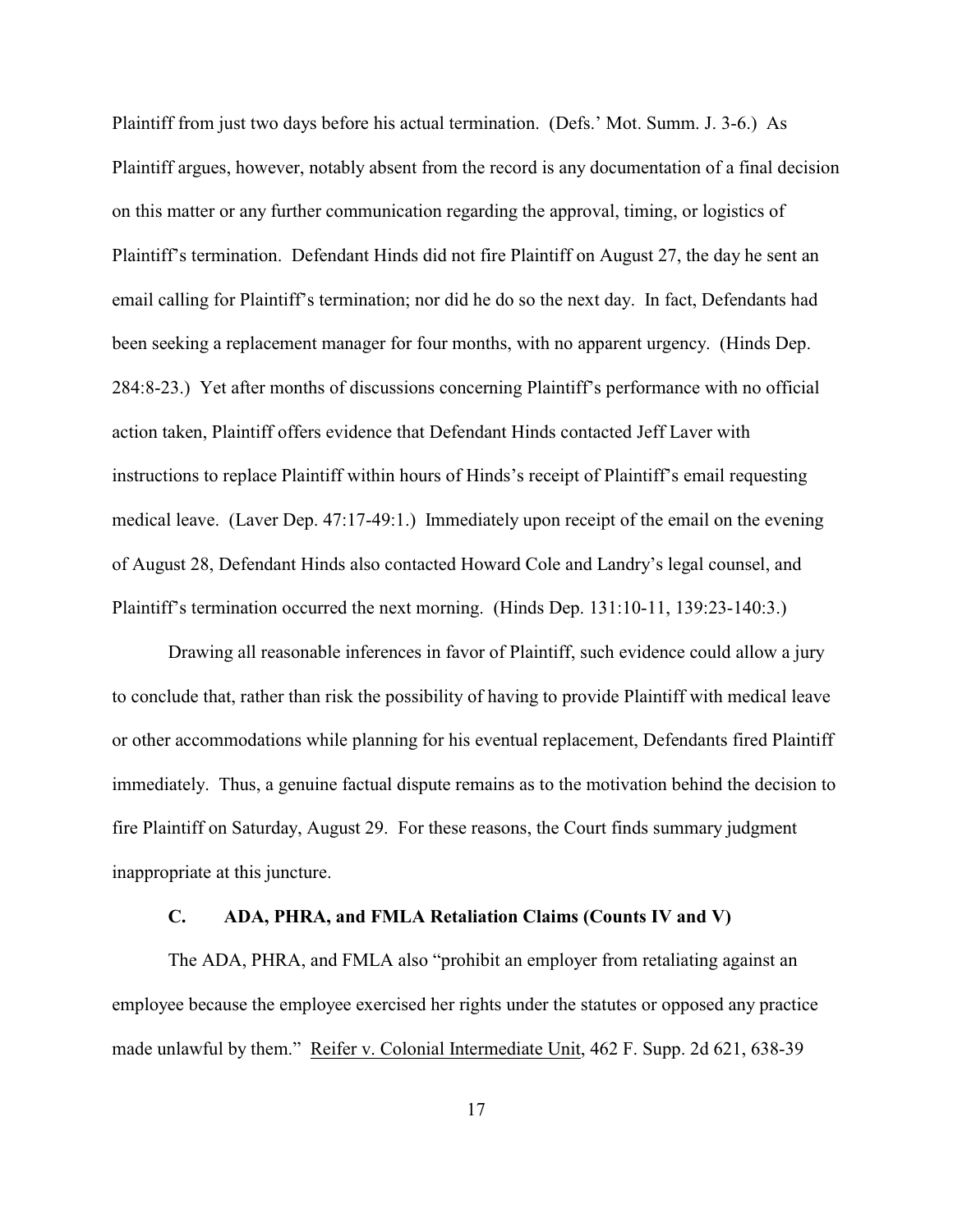(M.D. Pa. 2006) (citations and quotations omitted). Such claims are analyzed under the McDonnell Douglas test, as described above. To establish a *prima facie* case of retaliation in violation of the ADA or FMLA, the plaintiff "must show that she engaged in an activity protected under any of the statutes; she suffered an adverse employment decision; and, the adverse decision was causally related to the exercise of her ADA or FMLA rights." Id. at 639.

Defendants argue that Plaintiff cannot establish a causal relation between the exercise of his statutory rights and his termination. To the contrary, the Court finds that the extreme temporal proximity of Plaintiff's request for leave and his termination – particularly the alleged call to Laver to replace Plaintiff within hours of Plaintiff's email – is sufficient to support a *prima facie* case of retaliation. See, e.g., Jalil v. Avdel Corp., 873 F.2d 701, 708 (3d Cir. 1989) (finding plaintiff had established causation for the purposes of his *prima facie* case by showing that his discharge occurred only two days after his employer had received notice of plaintiff's EEOC claim); Reinhart v. Mineral Techs. Inc., No. CIV.A.05-4203, 2006 WL 4050695, at \*11 (E.D. Pa. Nov. 27, 2006) (finding termination unduly suggestive when it occurred twenty-four hours after FMLA leave ended).

Alternatively, Defendants again argue that, even if Plaintiff can establish a *prima facie* case of retaliation, he cannot prove that Defendants' proffered non-discriminatory reason for terminating him was pretextual. (Defs.' Mot. Summ. J. 17-19.) The Court has already concluded, in the context of Plaintiff's ADA discrimination claim, that Plaintiff has raised a genuine factual dispute as to whether his request for leave played a determinative role in his firing. Moreover, the two cases Defendants offer in support of their argument are inapposite. In Reifer, supra, the court found that the plaintiff, who alleged that the defendant violated the ADA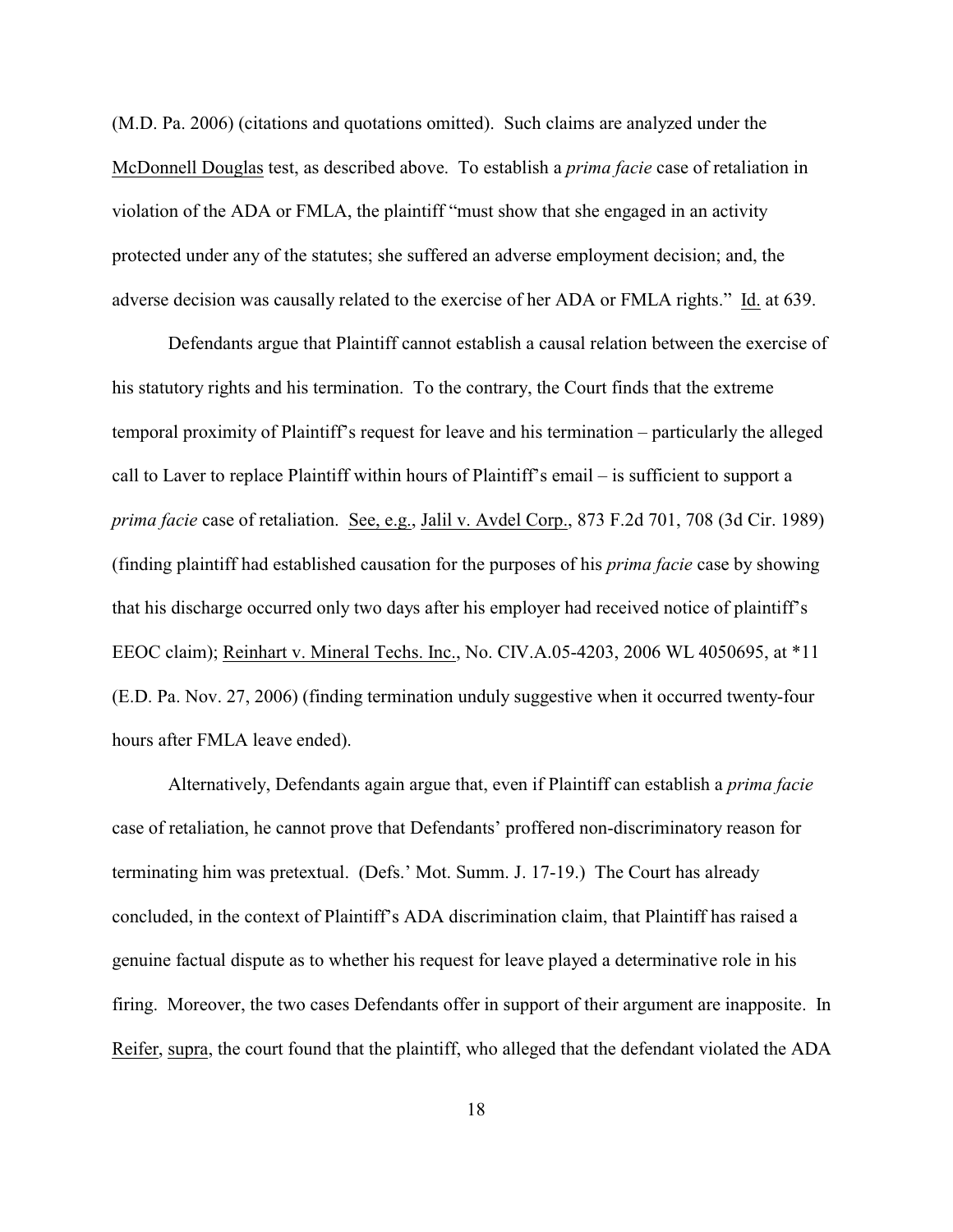by firing her in retaliation for an EEOC complaint for disability discrimination, could not show that the defendant's non-discriminatory reason for her termination was pretextual. 462 F. Supp. 2d at 639. In that case, however, the plaintiff had been officially terminated before she filed the EEOC complaint. Id. Although the plaintiff sent a letter to her employer before the filing of the complaint stating that she would vindicate her rights in federal court, she did so after receiving notification of both her termination hearing and the charges upon which the company would make its decision. Id. The court was able to confirm that the company based its decision entirely on those charges via the hearing officer's report. Id. Similarly, in Conoshenti v. Pub. Serv. Elec. & Gas Co., supra, the plaintiff was subject to automatic discharge under the terms of a "Last Chance Agreement" he had entered with his employer. 364 F.3d at 148. There, the court noted that the defendant had been careful to respect the plaintiff's FMLA rights while still terminating him "as soon as it could legally do so" after his violation of the Agreement. Id.

In the instant case, there was no such automatic trigger to discharge. Rather, company executives had discussed the need for Plaintiff's termination, but had taken no such action in the four months since the initial discussion began. Plaintiff had not yet been terminated at the time he engaged in statutorily-protected activity, nor had he been notified of any pending termination. As such, the Court finds a material fact dispute remains as to the motive behind Plaintiff's termination, and thus declines to grant summary judgment as to Plaintiff's claims for retaliation under the ADA, PHRA, and FMLA.

## **IV. CONCLUSION**

In light of the foregoing, the Court denies Defendants' Motion for Summary Judgment in its entirety. Defendants have undoubtedly presented a wealth of evidence justifying their